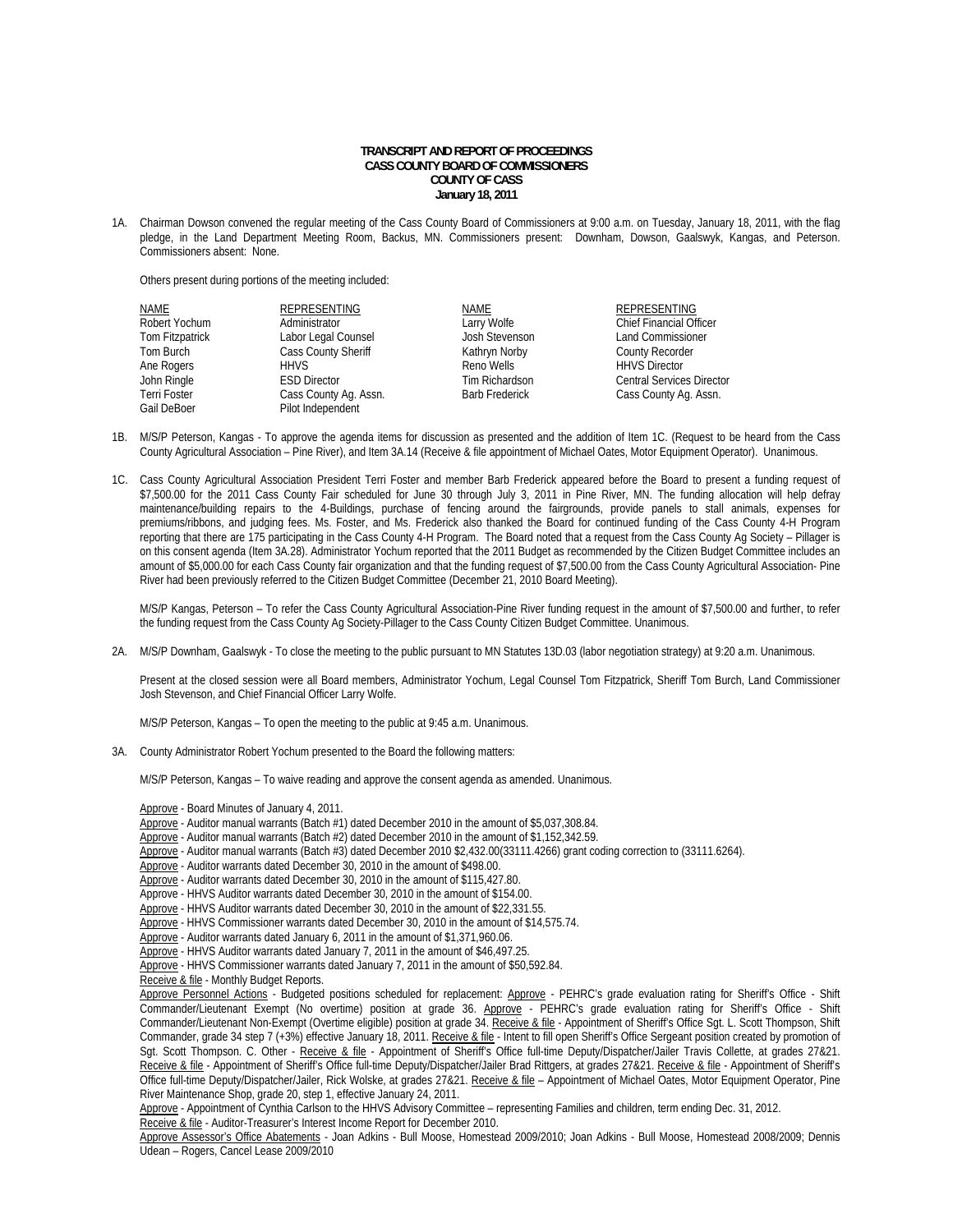Approve - Execution of 2008 State Homeland Security Grant with MN Public Safety (CFDA97.0672008-HSGP-00794/2000-15278) – in the amount of  $$127,000.00.$ 

Approve - Execution of 2009 State Homeland Security Grant with MN Public Safety (CFDA97.067-2009-SHSP-00558/2000-15279) – in the amount of \$107,000.00.

Commissioner Peterson offered Resolution No. 08-11 and moved its adoption; Commissioner Kangas seconded:

WHEREAS, the Cass County Sheriff is empowered to sign the 2008 State Homeland Security Grant with MN Public Safety (CFDA97.0672008-HSGP-00794/2000-15278) in the amount of \$127,000.00, and the 2009 State Homeland Security Grant with MN Public Safety (CFDA97.067-2009-SHSP-00558/2000-15279) in the amount of \$107,000.00.

NOW, THEREFOR BE IT RESOLVED, That the Cass County Board of Commissioners approve and authorize the Cass County Sheriff to sign official documents where appropriate on behalf of the County as they are approved by the Cass County Board of Commissioners.

Resolution No. 08-11 was adopted by majority vote: Ayes: Downham, Dowson, Gaalswyk, Kangas, Peterson. Nays: None.

Approve - Distribution of Chippewa National Forest 25% Fund payment for 2010 in the amount of \$397,555.78.

 Approve - HHVS Purchase of Service Host County Agreement with Little Sand Group Home for Residential Foster Care, effective 1/01/2011-12/31/201, per diem remains the same at \$168.44.

Approve - Continued 2011 HHVS Agreement-Community Health Information Collaborative for administration and coordination of the Minnesota Information Connection Immunization Registry (MIIC), for January 1, 2011- December 31, 2011.

Approve - HHVS Purchase of Service Host County Agreement for 1st Step Backus-Residential Treatment, effective 1/01/2011-12/31/2011, per diem same as 2010.

Approve - Appointment of Cindi Wisehart to the Cass County HRA, term ending Dec. 31, 2015 (one year increments).

Authorize - Financial contribution for FY2011 to Cass County Economic Development Corporation in the amount of \$37,500.00.

Authorize - 4th quarter Longville Ambulance Subordinate Service District payment in the amount of \$102,750.00.

Authorize - Financial contribution for FY2011 to the Mississippi Headwaters Board in the amount of \$1,500.00.

Accept - Donation from Scott Stuart in the amount of \$350.00 to clear downed trees from Snowmobile Trail in Deep Portage.

Receive & file – Contract with Debra Rico, Home Health Aide, Public Health Division, effective 1/4/2011, at \$12.80/hr (2009 rate).

Approve - HHVS 2011 non financial Amendment Home and Community-Based Services Contracts effective Jan. 1, 2011 – Dec. 31, 2011.

3B. Administrator Yochum summarized recent Personnel Committee of the Board (Dowson, Downham) meetings related to the problems associated with the continuation of the mandatory reduction of 64 hours. Mr. Yochum reported that the termination of the mandatory reduction of 64 hours will provide needed hours of work at the 2010 rates and will facilitate labor agreements for the years 2011 and 2012.

 M/S/P Downham, Peterson – To terminate the mandatory reduction of 64 hours for all Cass County personnel effective immediately (January 8 through January 21 pay period - paid on February 4, 2011). Unanimous.

3C. Administrator Yochum presented Resolution No. 05-11 appointing the HHVS Director (presently Reno Wells) as Community Health Services Administrator for Cass County.

Commissioner Gaalswyk offered Resolution No. 05-11and moved its adoption, Commissioner Downham seconded:

Cass County Health, Human and Veterans Services Board HHVS Board Agent and Signature Authorization

WHEREAS, the Cass County Health, Human, and Veterans Service Board, was formed to serve as the Human Services Board in accordance with Minnesota Statutes Chapter 402; and

WHEREAS, the Cass County Board of Commissioners has assigned the powers and duties of a Community Health Board to the Cass County Health, Human and Veterans Service Board; and

WHEREAS, Minnesota Statute 145A.04, Subdivision 2, requires a Board of Health to appoint an agent to act on its behalf,

THEREFORE, BE IT RESOLVED, that the Cass County Health, Human, and Veterans Service Board does hereby appoint and authorizes the following person to act on the Board's behalf and bind the Board for the following purpose(s):

- A. To serve as the Board's agent according to Minnesota Statutes 2003 Chapter 145A, in communicating with the Commissioner of Health between Board meetings, including receiving information from the Commissioner of Health and disseminating that information to the Board, as well as providing information the Commissioner on the Board's behalf.
- B. To act as the CHS Administrator for Cass County.
- C. To sign and submit to the Commissioner the prepared Local Public Health Grant and any other applicable grant documents and to sign all contracts with the Minnesota Department of Health.
- D. To sign and submit to the Commissioner any revisions to the Local Public Health Grant priorities and outcome or activity reports according to the Minnesota Statutes 2003 Chapter 145A.
- E. To sign and submit to the Commissioner the CHS budgets, budget revisions, and expenditure reports according to Minnesota Statutes 2003 Chapter 145A.
- F. To be responsible for the investigation and follow-up of public health nuisance complaints.

The Cass County Health, Human, and Veterans Services Director, 400 Michigan Ave., PO Box 40, Walker, MN 56484-0519.

Resolution No. 05-11 was adopted by majority vote: Ayes: Downham, Dowson, Gaalswyk, Kangas, Peterson. Nays: None.

4A. Chief Financial Officer Larry Wolfe presented the 2011 budgeted capital equipment list and requested authorization for departments to make related purchases based upon solicitation of competitive prices per State law.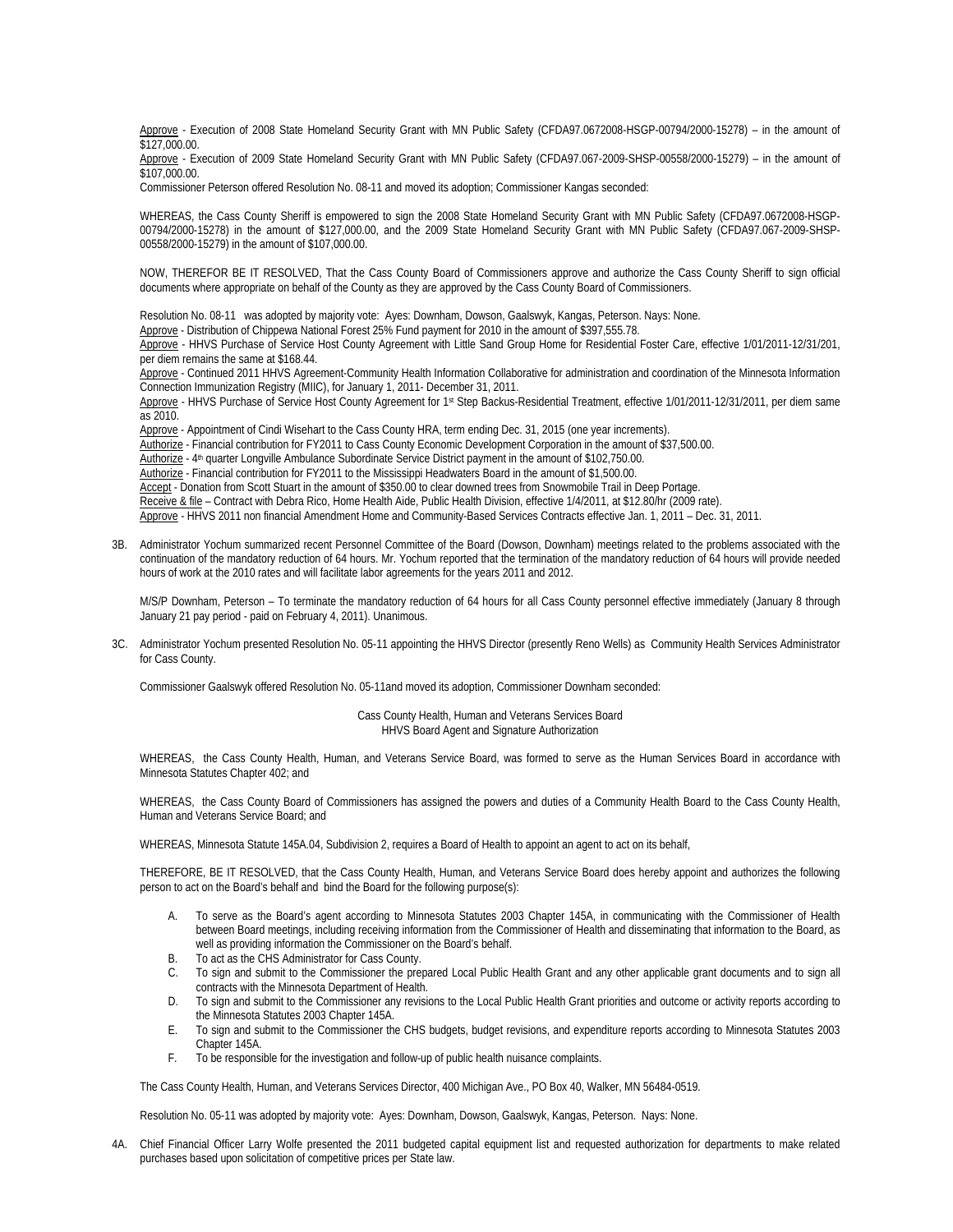M/S/P Gaalswyk, Kangas – To approve the 2011 equipment list in the budgeted amount of \$1,193,098.00 and to authorize purchases based upon solicitation of competitive prices pursuant to applicable law. All technology purchases to receive prior approval from the Central Services Director and all other equipment purchases to receive prior approval from the Administrator and CFO. Unanimous.

4B. Mr. Wolfe informed the Board of the receipt of the final payments from the MN Department of Administration in the amount of \$449,390.14 (December 29, 2010) and from MN Department of DEED in the amount of \$165,542.80 (January 10, 2011) for the AGC reuse grant projects including demolition, abatement and infrastructure improvements. Mr. Wolfe also presented correspondence from the Cass County EDC to the City of Walker expressing interest to work with the City on the redevelopment of the AGC site, and pursue funding from the 2011 MN State Legislature to further prepare the site for reuse consistent with prior funding legislation.

M/S/P Gaalswyk, Peterson – To receive and file final payments from the MN Department of Administration in the amount of \$449,390.14 and the MN Department of DEED in the amount of \$165,542.80 for the AGC reuse grant projects. Unanimous.

5A. Land Commissioner Josh Stevenson presented bids that along with Crow Wing County requested proposals on a total 7 properties (5 properties in Cass and 2 in Crow Wing). Mr. Stevenson added that each County will fund their own projects with the Cass County portion to be paid from the Solid Waste Assessment Fund. Mr. Stevenson also reported that the local units of Government are aware of the demolitions and will be contacted by successful bidders to obtain any necessary permits.

M/S/P Downham, Peterson - To award Cass County projects as follows: Project 1-16469 65th Ave NW, Cass Lake, MN 56633, PIN# 29-005-4410, to T&C Excavating not to exceed \$4000; Project 2- 12122 State 371 NW, LaPorte, MN 56461, PIN# 49-032-4206, to Schrupp Excavating not to exceed \$2400 including the abatement; Project 3-16690 69th Ave NW, Cass Lake, MN 56633, PIN# 29-005-2200, to T&C Excavating not to exceed \$2000; Project 4- 14838 Second Ave W, Bena, MN 56626, PIN# 72-027-4309, to T&C Excavating not to exceed \$3600; Project 5- 320 Wood St N, Backus, MN 56435, PIN# 82-337-0510, Lots 1 Thru 5, Block 5, Original Plat, (Trees to Remove around Buildings) demolition to Kurt Sawyer and Tyler Crow not to exceed \$1490; Project 5 - Abatement to ACCT, Inc. not to exceed \$750, with demolition projects paid from the Solid Waste Assessment Fund. Unanimous.

| Bidder                                            | Site 1      | Site 2                | Site 3     | Site 4      | Site 5                     | Site 6      | Site 7     |
|---------------------------------------------------|-------------|-----------------------|------------|-------------|----------------------------|-------------|------------|
| Holmvig Excavating                                | \$10,700.00 | \$5,200.00<br>(A I)   | \$6,900.00 | \$7,000.00  | \$6,100.00<br>(A I)        | \$5,500.00  | \$3,980.00 |
| T&C Excavating                                    | \$4,000.00  | \$1,500.00            | \$2,000.00 | \$3,600.00  | \$2,200.00                 | NA          | NA         |
| Anderson Brothers                                 | ΝA          | NA                    | ΝA         | NA          | \$4,500.00<br>(A I)        | \$9,500.00  | \$3,200.00 |
| John Benson                                       | <b>NA</b>   | <b>NA</b>             | ΝA         | <b>NA</b>   | ΝA                         | \$6,320.00  | \$1,690.00 |
| North Fork Excavating                             | \$7,900.00  | \$3,400.00<br>(A I)   | \$2,800.00 | \$4,100.00  | \$2,850.00<br>(A I)        | \$5,100.00  | \$2,800.00 |
| Grivette Environmental                            | NA.         | \$2,850.00<br>(Abate) | <b>NA</b>  | <b>NA</b>   | \$1,850.00<br>(Abate)      | <b>NA</b>   | NA         |
| <b>Schrupp Excavating</b>                         | \$10,500.00 | \$2,400.00<br>(A I)   | \$7,400.00 | \$4,200.00  | \$3,700.00<br>(A I)        | \$5,100.00  | <b>NA</b>  |
| Houle Excavating                                  | \$11,860.00 | \$3,989.00<br>(A I)   | \$8,800.00 | \$6,700.00  | \$3.750.00                 | \$6,800.00  | \$1,900.00 |
| Abatetec                                          | ΝA          | \$3,500.00<br>(Abate) | NА         | <b>NA</b>   | \$1,800.00<br>(Abate)      | <b>NA</b>   | <b>NA</b>  |
| American Disposal                                 | \$10,450.00 | ΝA                    | \$3,495.00 | \$3,950.00  | \$2,950.00                 | <b>NA</b>   | NA.        |
| <b>DeChantel</b>                                  | \$10,800.00 | \$6,590.00            | \$7,250.00 | \$12,390.00 | \$5,150.00                 | \$4,850.00  | \$3,980.00 |
| <b>Storlie Construction</b><br><b>Kurt Sawyer</b> | \$4,350.00  | \$2,500.00            | \$4,350.00 | \$4,400.00  | ΝA                         | ΝA          | ΝA         |
| and Tyler Crow                                    | \$6,390.00  | \$1,490.00            | \$5,800.00 | \$3,990.00  | \$1,490.00                 | \$15,990.00 | \$975.00   |
| ACCT, Inc.                                        | NА          | \$1,650.00<br>(Abate) | ΝA         | NA.         | <i>\$750.00</i><br>(Abate) | <b>NA</b>   | NA.        |

5B. Mr. Stevenson reported to the Board the need for a personal property sale pursuant to MN Statute 282.04 Sub 2 D at the Pine River Bookstore located in the City of Pine River that had forfeited to the State of Minnesota for the non-payment of taxes on August 31, 2010. Mr. Stevenson indicated that 3,000 to 4,000 books have been abandoned on the property. Mr. Stevenson requested board authorization to solicit bids from several book dealers for the purchase of the book collection, and if unsuccessful, donation to public entities, and any remainder properly disposed of.

M/S/P Gaalswyk, Kangas – To authorize the Cass County Land Department to sell, gift to public entities, or properly dispose of abandoned personal property pursuant to MN Statute 282.04 Sub 2 D located at the former Pine River Bookstore in the City of Pine River, and further that any net proceeds be deposited in the forfeited tax sale fund for distribution in the same manner as if the parcel had been sold. Unanimous.

6A. County Recorder Katie Norby presented a status report on dungeon document scanning project. Ms. Norby reported that previous Board action on September 7, 2010 authorized the negotiation of contract terms with MidAmerica Business Solutions to image approximately 100 years of tax and assessment records and to make the same available on the County website for the public to view at no charge. Recorder Norby presented a detailed price quotation/contract per image from MidAmerica Business Solutions estimating the filming, scanning, and film scanning cost in the amount of \$83,237.18. The actual cost will be determined upon final image volume and sales tax if applicable. Central Services Director Tim Richardson added that the amount of the price quote is slightly higher than before due to the fact that Cass County will need two sets of data files: one high resolution for in-house records and one set of compressed records with much smaller file sizes to be available on the county website for the public to view. Mr. Richardson estimated the total project cost not to exceed \$100,000. Ms. Norby also stated that the plan after scanning the books will be offered to the local government jurisdictions, then to the local historical society, then public auction, and then disposed of.

M/S/P Downham, Kangas – To authorize County Recorder Katie Norby to accept the price quotation/contract per image from MidAmerica Business Solutions for the filming, scanning, and film scanning of approximately 100 years of tax and assessment records not to exceed \$100,000.00 (from general fund balance). Unanimous.